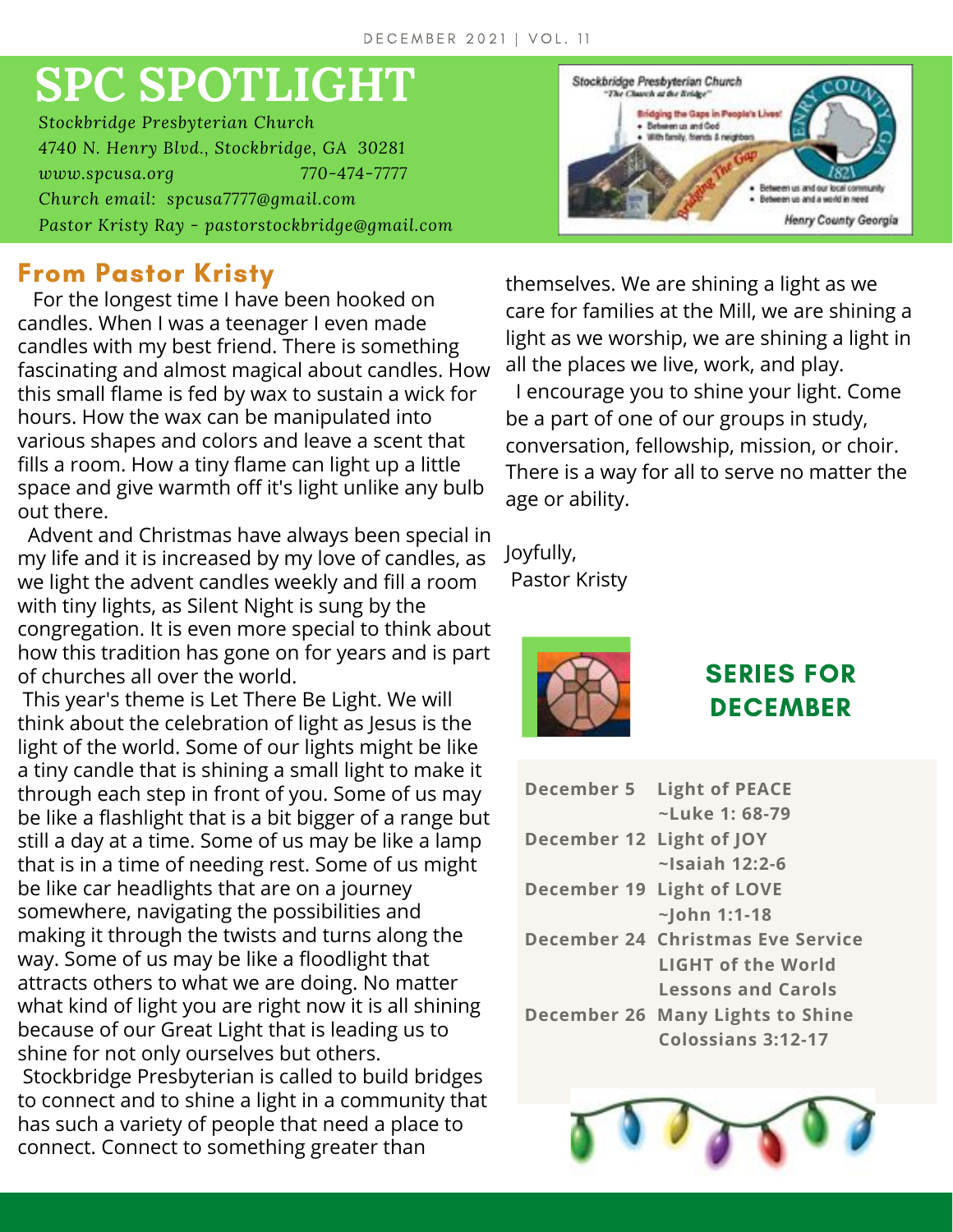

Great news: Andrea Emmel is our new church musician. We are old friends and colleagues dating back to 2000 when I hired her to teach at Atlanta Metropolitan State College. I always knew I could depend on her and she has come through every time. She will do the same for us. Below is her bio. Welcome, dear friend.

Andrea Emmel, Brazilian born pianist, came to the USA in 1987 to study at Wesleyan College, Macon, Georgia. There, she studied piano performance with Edward Eikner. Afterwards, Andrea earned a Master Degree in Piano Pedagogy from GSU, where she studied with Cary Lewis. In 2000, she joined the faculty at Atlanta Metropolitan State College, working with Ward Gailey. In 2016, Andrea completed her certification in Music Education and began serving the children of Gwinnett County as their music teacher. In 2020, in the midst of the COVID pandemic, Andrea presented her final paper on Multiculturalism in the elementary music classroom, earning her Master Degree in Music Education. She is the proud mother of Adam, Natalia, and Jenny, who is now married to Eugene Jiang.



Following the Worship service on December 19th. This is a time to grieve, lament, pray. Christmas is a season that brings lots of emotions and many of us are in a time of struggling to get through the joy because of the reality of pain, suffering, and loss. This is a time to honor that feeling during the season. We hope you stay or invite others to join. The service will last about 15-25 minutes to give space for you to process grief in a service of worship.





December 26th we will have a relaxed service of Carol Singing and Worship.

No Sunday School that day. At 10 am we'll gather in the Fellowship Hall for Hot Beverage and bring your leftover Christmas Goodies to share and swap.



The Let's Talk group meeting dates are Thursdays, December 2nd and 16th at 7:30 pm via [zoom](https://zoom.us/j/94536239897?pwd=dm55aWllbUlkL0RnRzRhR0NBeUp1QT09#success). To join the discussion, please contact Pastor Kristy.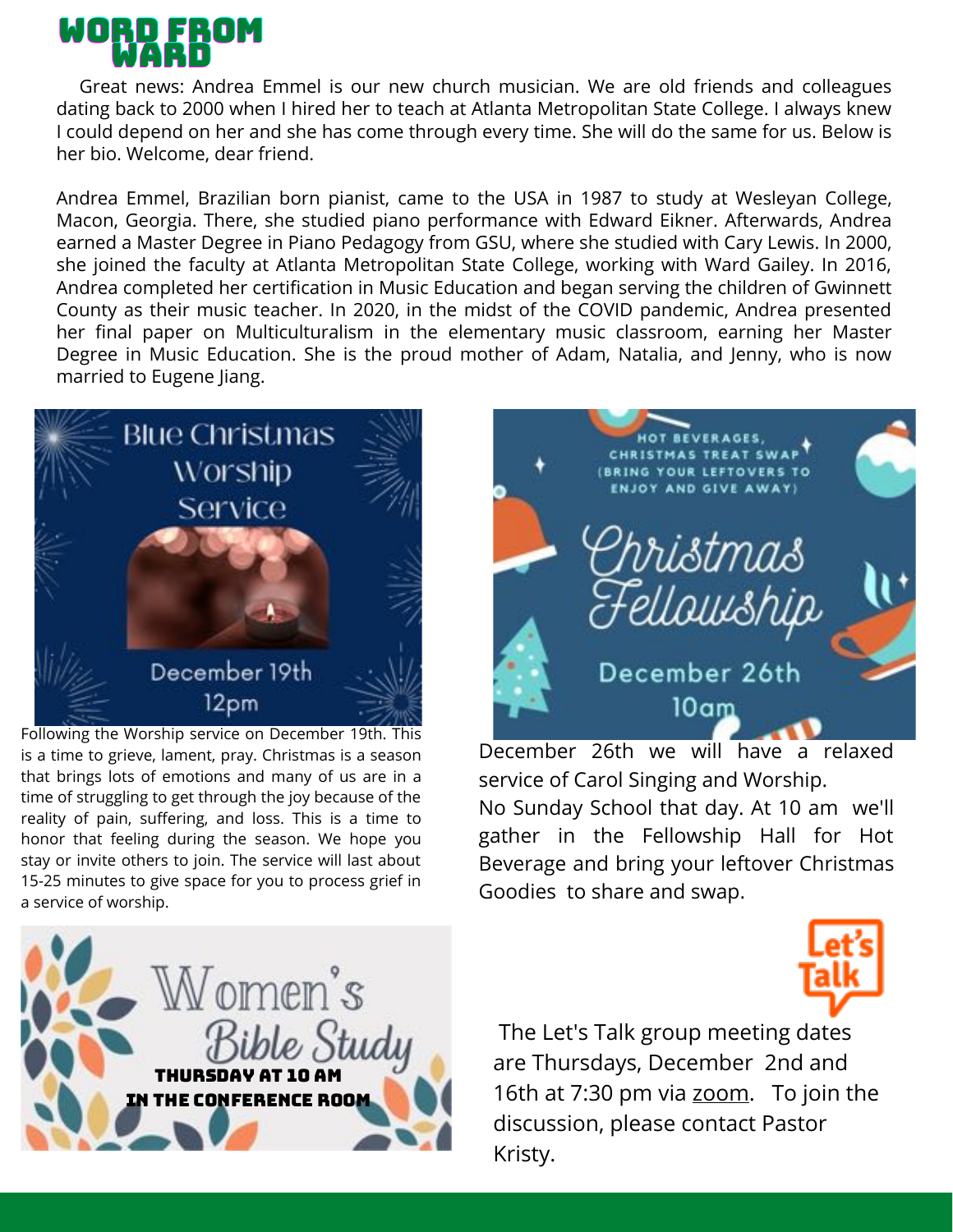#### **Discipleship**



choir room.

with Ward & Lin Gailey at 9:15 am in the

Adult **Sunday** School

**The Wired World** with Aaron Roberts 9:15 - 10:15 am in the Fellowship Hall or on *[Zoom](https://us06web.zoom.us/j/95920871825?pwd=UERxYUY5TGxKcEQrcnphcnF2US9xdz09#success) Link*, for those who can't attend in person.

**Through the Bible** with Jeffrey Cochran at 9:15 am. This class will be meeting in the parlor.



Witness





December 15th at 5pm. Packing Goodness & Groceries and Christmas Baskets. We need extra hands and hearts to help put together the items gathered. We will end in fellowship time before the choir gathers at 7pm.

Monetary Donations are still appreciated for the Christmas Baskets to fulfill our commitment along with the grant. We received \$2700 and we are called to match that for this project.

December 18th - we are delivering the baskets to the Mill, if you would like to help reach out to Aaron Roberts.

## L'one, for Nursing Homes Ministry

Bless those who live in silence Guide their hearts and minds

Bless the hands that feed and bathe Give them compassion and grace

Bless the families who live far away Who try their best but feel the worst

#### God wherever we are in life

May we remember, may we be thankful, may we love Love who lives, those who work, those who care, those who don't know what else to do.





Needs: Canned Potatoes Peas Beans, not green Soup Canned Corn

Goodness & Goodness& Groceries Groceries

We meet every Wednesday (when Henry Co. schools are in session) at 5pm in the Fellowship Hall to pack food and write notes of encouragement for our 3 partner schools. Come and join us!

# Coat Closet Needs



- Men's sweat shirts and
- T-shirts (Sizes-Med to XXL)
- Men's Socks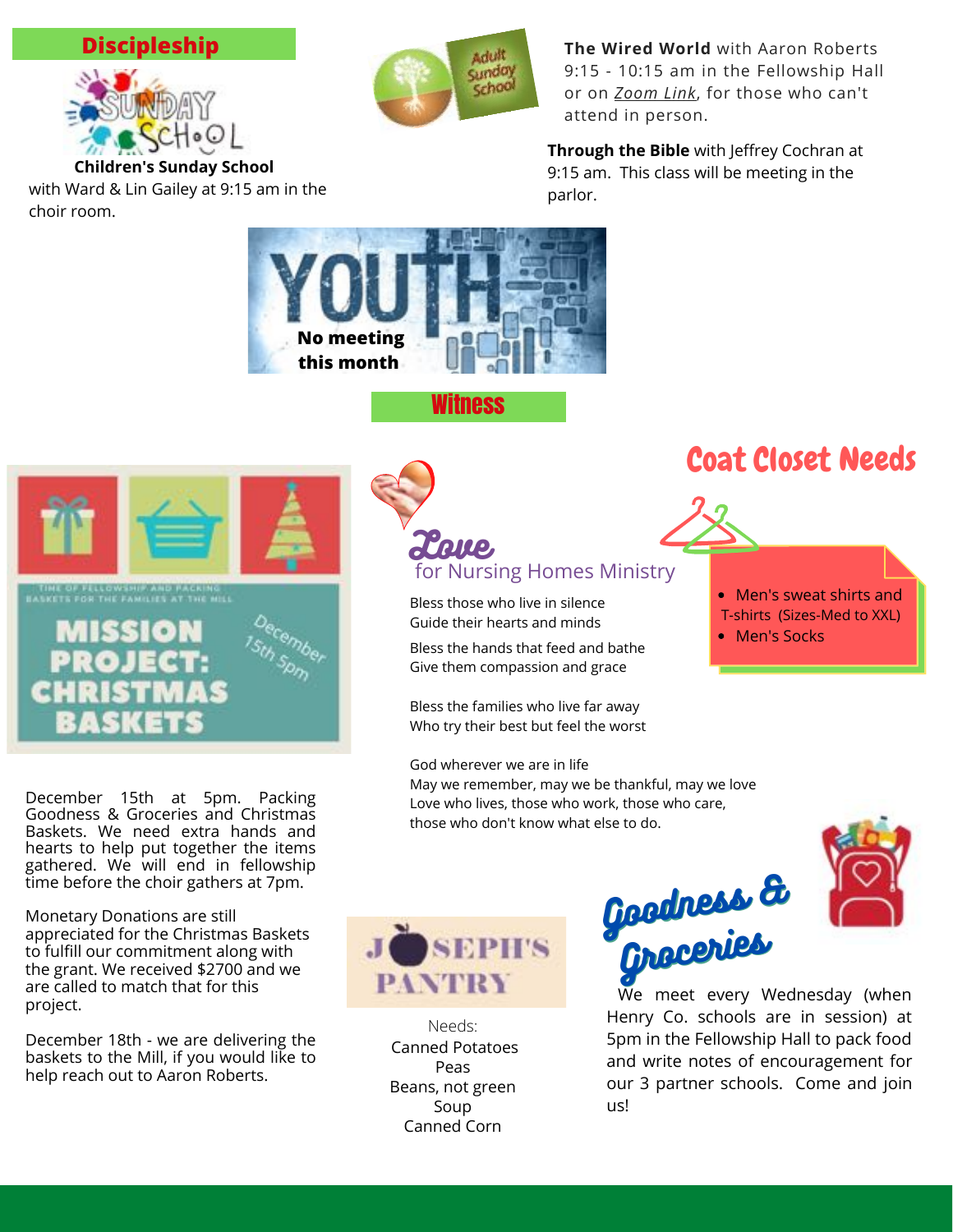#### **Stated Meeting - October 12, 2021 Communications:**

No communications were received. The Consent Agenda was approved including adopting the 2022 operating budget.

# **Committee Reports:**

#### **Resources Committee:**

August 2021 financial statements were reviewed. **Witness Committee:** No issues or recommendations. **Discipleship Committee:** No issues or recommendations.

#### **Pastor's Report:**

Kristy introduced the Vital Congregation Initiative to the Session. This is a 2-year program involving work within SPC and out in community to change how we do our mission. The Session approved entering this program with the Presbytery of Greater Atlanta support. working with Ward and team to hire an organist, get choir back to rehearsing regularly, getting a children's Sunday school started up again.

#### **Old Business:**

Reimagining Task Force made the following recommendations for Session approval: Recommend sanctuary return to full capacity on Sunday 11/21/21. Wearing masks and recording temperatures will continue.

Recommend no limit to the number of participants in the choir. Singing will be done in masks. Recommend allowing groups larger than 15 be allowed to meet in church facilities. The Session approved the above recommendations.

Arlene reports potential Elders have been identified and will be contacted to find out their interest in serving SPC.

The Session approved conducting a congregation meeting on 12/5/21 to vote on the Elder slate, present the 2021 budget and the pastor's call for 2021.

#### **New Business:**

The Session approved conducting a Christmas Eve offering. The funds received from the offering will be split with half going to the SPC general fund and half to a local Henry County charity. Witness Committee will make a recommendation to Session of which charity should receive the funds.

Kristy discussed conducting a staff and leadership gathering in December 2021 to recognize the hard work put in to keep the church operational during the past 21 months. The event will take place on 12/12/21.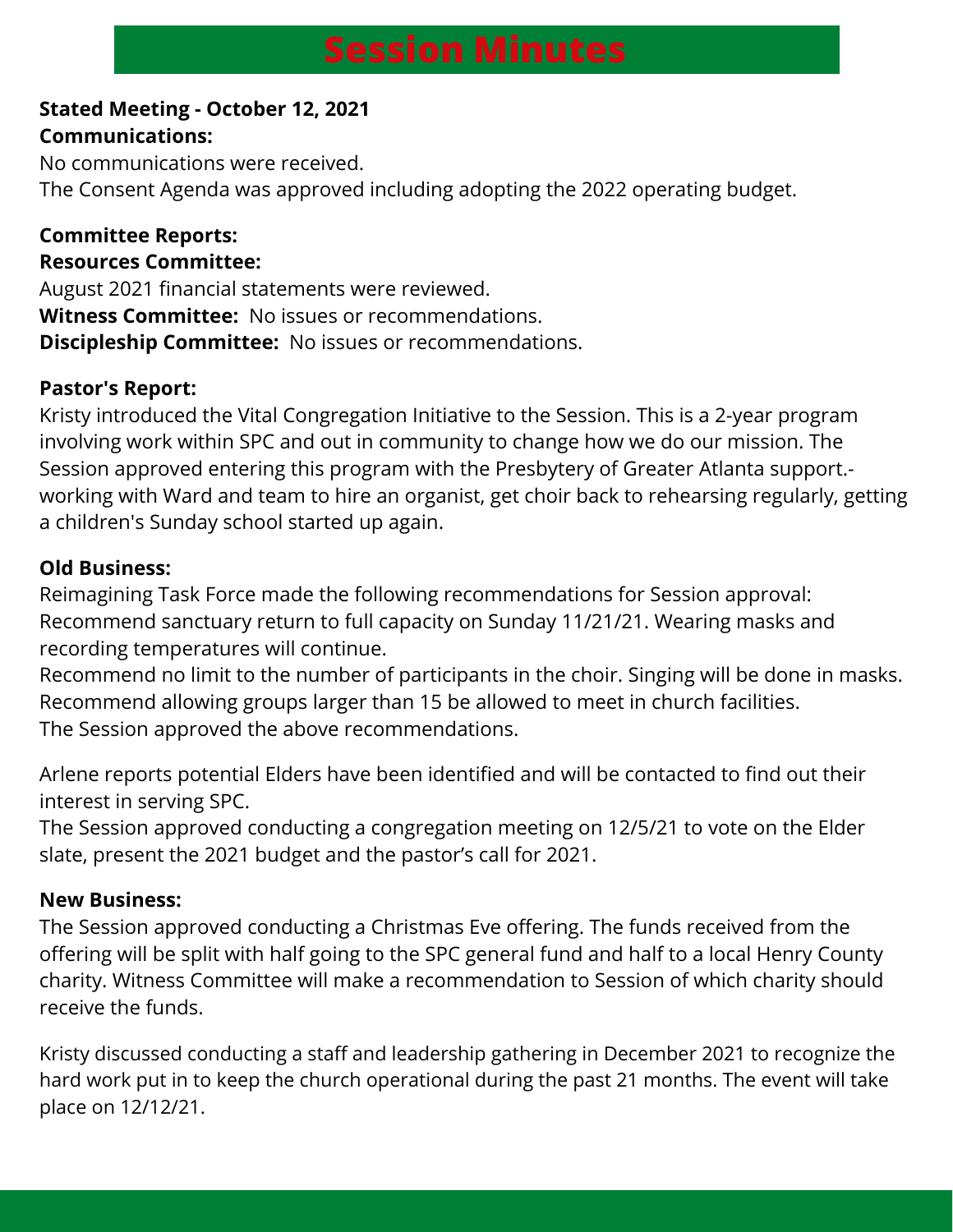#### (Session Minutes Continued) **Congregation Meeting - October 3, 2021**

Jim Beisner, Secretary, declared a quorum of 10% of active members present.

The moderator stated the purpose of the meeting was to elect the 2021 Nominating Committee whose job will be to nominate individuals for the Elder Class of 2024.

Jim read the names of the following members who have volunteered to serve on the Nominating Committee Arlene Lathrop, Jacob Ingram, Peggy Chase, Sydney Holloway and John Dunn. A motion was made and seconded to close the nominations. The slate was unanimously elected.

The purpose for which the meeting was called having been accomplished, the meeting was closed with a prayer and the benediction by Rev. Ray.

| Financial Update YTD - November 2021                                                                                  |                                                                       |  |  |  |
|-----------------------------------------------------------------------------------------------------------------------|-----------------------------------------------------------------------|--|--|--|
| <b>Total Income</b><br><b>Includes Payroll Protection</b><br><b>Includes Guide One Claim</b><br><b>Total Expenses</b> | 194,721.50<br>16,114.00<br>24,698.40<br>218,648.77<br>$(-23, 927.27)$ |  |  |  |
| Repair of Water Damage/Renovation<br>Replacement of AC/Furnace (In Sanctuary)                                         | \$36,359.40<br>\$19,300.00                                            |  |  |  |



8080 Summit Business Pwy., Apt 346 Lake Spivey, GA 30236 Cell: 678-984-6304 (no landline)